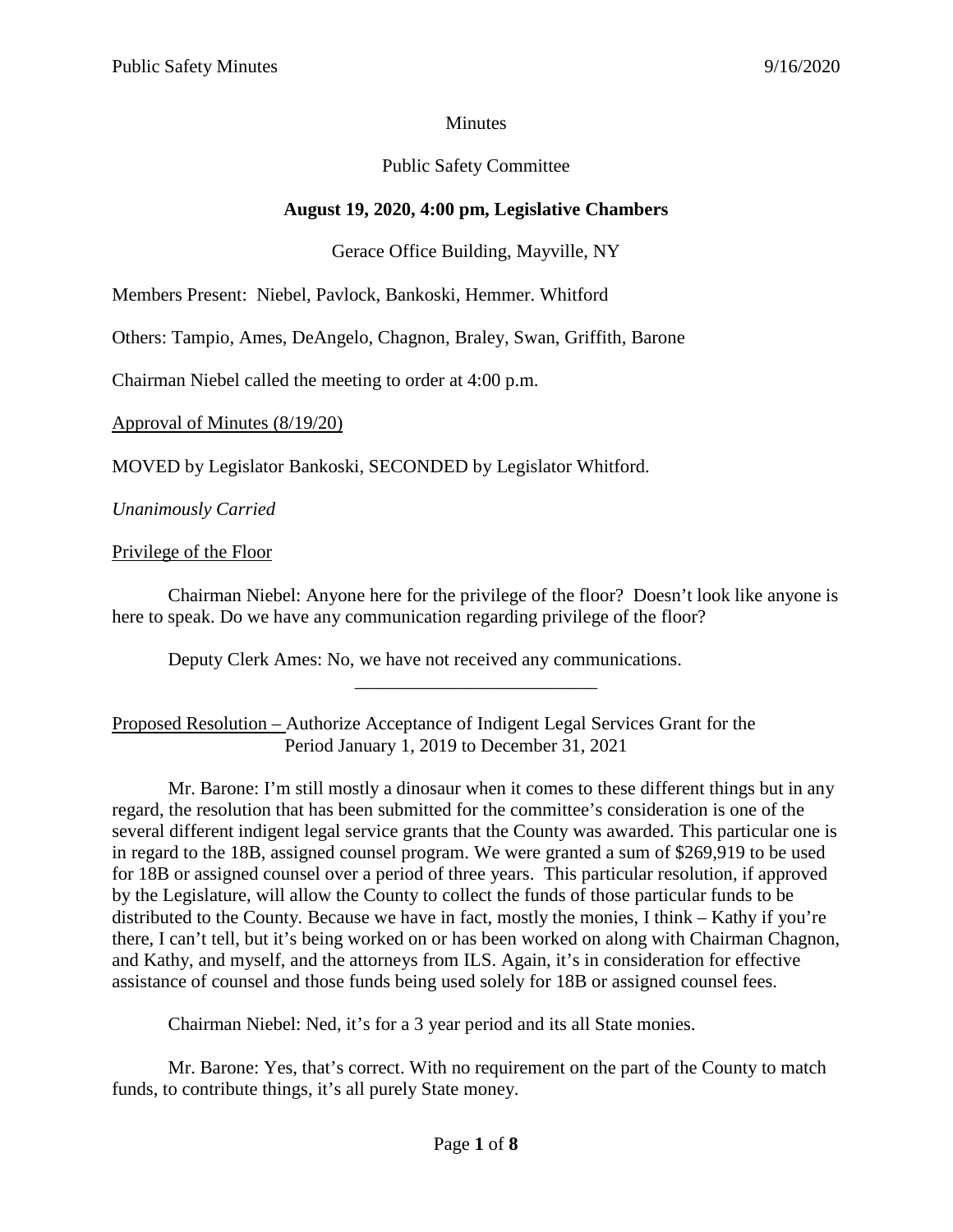Legislator Bankoski: Ned, since this says January 1, 2019, is this something that comes in from of us every year to continue to accept these monies?

Mr. Barone: No, it would just be this particular distribution. Again, we have a lag time on a lot of these distributions. We now have Madeline in our office here, PD office, that was required by Indigent Legal Services and she's the one that is putting together these distributions to get authorized by the County so that the State, they are prepared to give us those funds but again, there has been a lag on the part of the State, usually a year, sometimes as much as three years on some of these, so, no, it shouldn't come again in front of the committee. This would be it. Although I will say, I will just condition that, sometimes we do have amendments or we do have additional funds that sometimes become available, different grants and different things that they will sometimes amend the original distribution. So there is always a chance they do something like that.

Chairman Niebel: Any other questions of Mr. Barone?

Legislator Hemmer: Is then Madeline then paid out of these funds? Is that where she gets paid since she's required by it?

Mr. Barone: She's actually – yes, not this particular distribution but by one of the grants that was given to us by ILS. It was for the creation and hiring of what we considered to be a data base employee within our department. Indigent Legal Services required each agency that is receiving grants from them, they need to have a data base officer to collect all the figures that we accumulate, all the different case numbers, all the different positions that are created through the grants and put together those figures and provide them to ILS for audit and approval on things. Those grants are not actually in this distribution but in the larger distribution. The \$15 million over a 5 year period, that is where Madelyn gets paid out of.

Legislator Hemmer: Thank you.

Mr. Barone: Just so I'm clear, she's not actually part of the assigned counsel program. These particular funds deal only and exclusively with the 18B which is the assigned counsel program in Chautauqua County.

Legislator Pavlock: A question in regards to this account. Does this cover the salaries, benefits, or a particular person and supplies, mileage, that sort of thing? What does the \$269,000 cover?

Mr. Barone: No it doesn't and again, Kathy can correct me if I'm wrong but no, these are for the assigned counsel or 18B funds. Typically are submitted by private attorneys who are assigned to cases that our department gets conflicted out on. Now, that being said, in the past what you would find is that when private attorney submit their vouchers to the County for assigned counsel cases, it would also include mileage that they may travel. Expenses that might have been incurred either/or expert services, investigative services, things like that. So, any and all cost associated with the assigned counsel, would be included in that. Now, the big difference now is that the County is interested in hiring or creating an assigned counsel office that would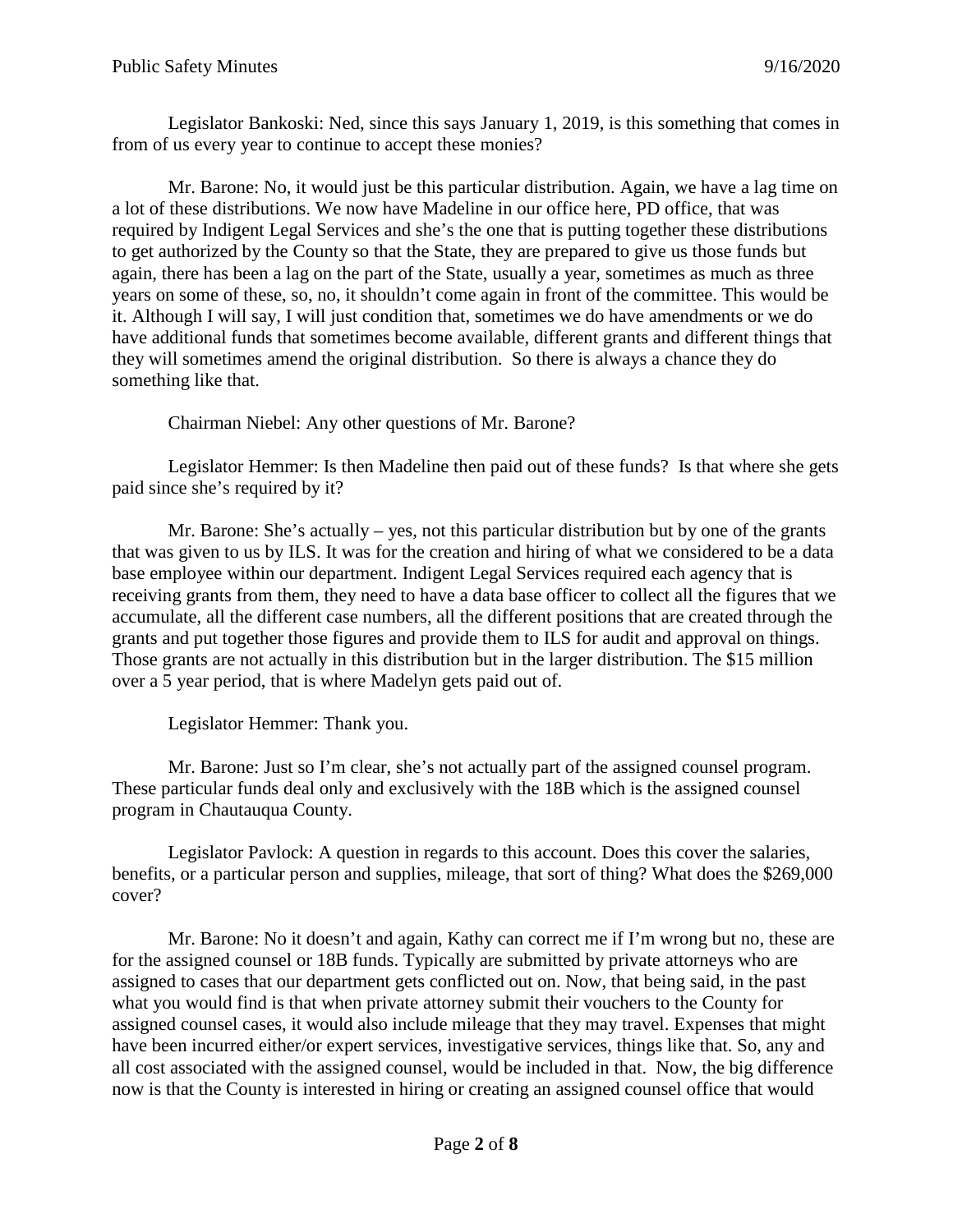take care of conflicts. If that's the case, then more than likely, these funds yes, would be for an attorney that would be built into that position on a permanent or part time basis. So that would include their salaries and benefits and whatever else may be associated with a typical employee cost or office expenses. But at this point, there is nothing that's, again, that's something that I'm not involved in with any conflict defender or conflict office would be handed by the County directly because of the conflicts and I really can't become involved in anything like that.

Chairman Niebel: Any other questions of Mr. Barone?

# *Unanimously Carried*

Mr. Barone: Terry, one final thing I want to make clear on this distribution. It's purely for criminal 18B costs. Nothing to do with Family Court assigned counsel cases. Thank you very much everyone.

Chairman Niebel: Members, we will not sign these resolutions at this time, they will be held until the end of the meeting and then all the resolutions will be signed at the conclusion of the meeting. Just so you know.

### Proposed Resolution – Authorize Execution of New York State Office of Homeland Security FY20 State Law Enforcement Terrorism Prevention Program Grant

Under Sheriff Braley: This is a recurring grant that we've applied for in the past. This is a terrorism prevention grant and certain things are authorized under the purchase of it. One of the things is, payments to our interoperable communications coordinator including wage cost and fringe benefits. That accounts for roughly half of it. The other half is devoted, this year, to ordering in the course of this grant period, to obtaining a remotely operated vehicle. It's an underwater search type vehicle so that we can put it in hazardous situations to search for drowning victims or evidence of things like that without putting a diver in those situations. There is no local share involved.

Chairman Niebel: No local share and it has been included in the 2020 budget.

Under Sheriff Braley: Yes.

Chairman Niebel: Any questions for Darryl or Jennifer?

### *Unanimously Carried*

Proposed Resolution – Authorize Acceptance and Use of Univera AED Grant Funding

Under Sheriff Braley: There is a little bit of history behind this one. During the past administration, Univera provided a certain amount of money to the Sheriff's office for the replacement of 14 AED's that were either in vehicles or mounted within the facility over across the street. Unfortunately, Univera did business with a company called SOS Technologies who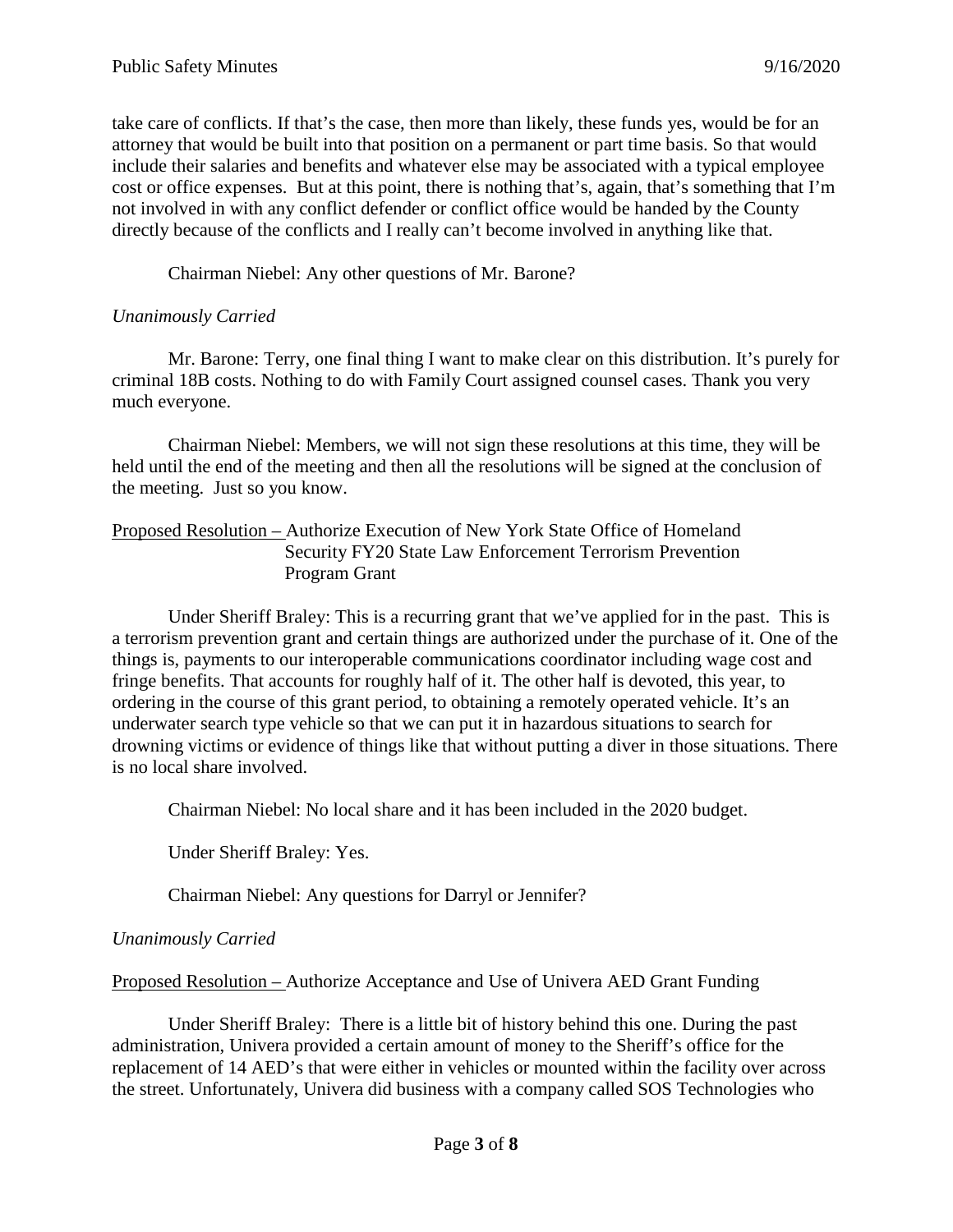actually provided those AED units. So this was a little bit irregular and the fact that SOS had some sort of supply chain problem, they couldn't even deliver these units for a couple of years. They suddenly became available. We did a little digging, located the funding that had been provided, the \$11,000 and at this point – I'm sorry, I might have said, 14, it was 16 AED's, so at this point, we have Univera providing the money with a business associate that they have to supply the materials and we are looking for approval to just do a little bit of a unorthodox purchase to allow us to obtain these. Again, there is no other funding involved from County sources whatsoever.

Chairman Niebel: Committee, any questions?

# *Unanimously Carried*

Legislator Hemmer: I was going to ask a question on a previous one. You were talking about buying a remotely operated diving vehicle and it's no cost now but I assume that it's going to break in the future. Is there continuing grant money to maintain the thing?

Under Sheriff Braley: There is additional funding anticipated under this particular grant stream that hopefully we can do maintenance for. There will be some sort of a warranty period on these and of course we'll explore this when we – we've got a rough dollar figure on a purchase of the vehicle that we do what we needed to do. It's about a \$24,000 unit. So, certainly I'm not going to tell you that there isn't going to be any maintenance. There certainly will be at some point and time but hopefully we can leverage some grant funds at that point to make those repairs.

Legislator Hemmer: And the training to use it and all that, that is all going to be included?

Under Sheriff Braley: A lot of that stuff will be self-taught if it's like the other equipment that we've got. We're operating side-scan sonar at this point for the most part. The manufacturer provides some basic training and a lot of it is just practicing and feel to sharpen people's skills on that equipment.

Legislator Pavlock: In regards to that, we have the equipment to haul it from place A to B too? We have a trailer to move it.

Under Sheriff Braley: They are actually really small. I mean you could pick them up and carrying them. It's a suitcase type of operation as opposed to like a boat type operation.

Mrs. Swan: It's essentially kind of like a drone but it goes underwater. It's the same concept.

Chairman Niebel: As a matter of fact, I think John would like to be the operator of this vehicle.

Legislator Hemmer: Maybe next year.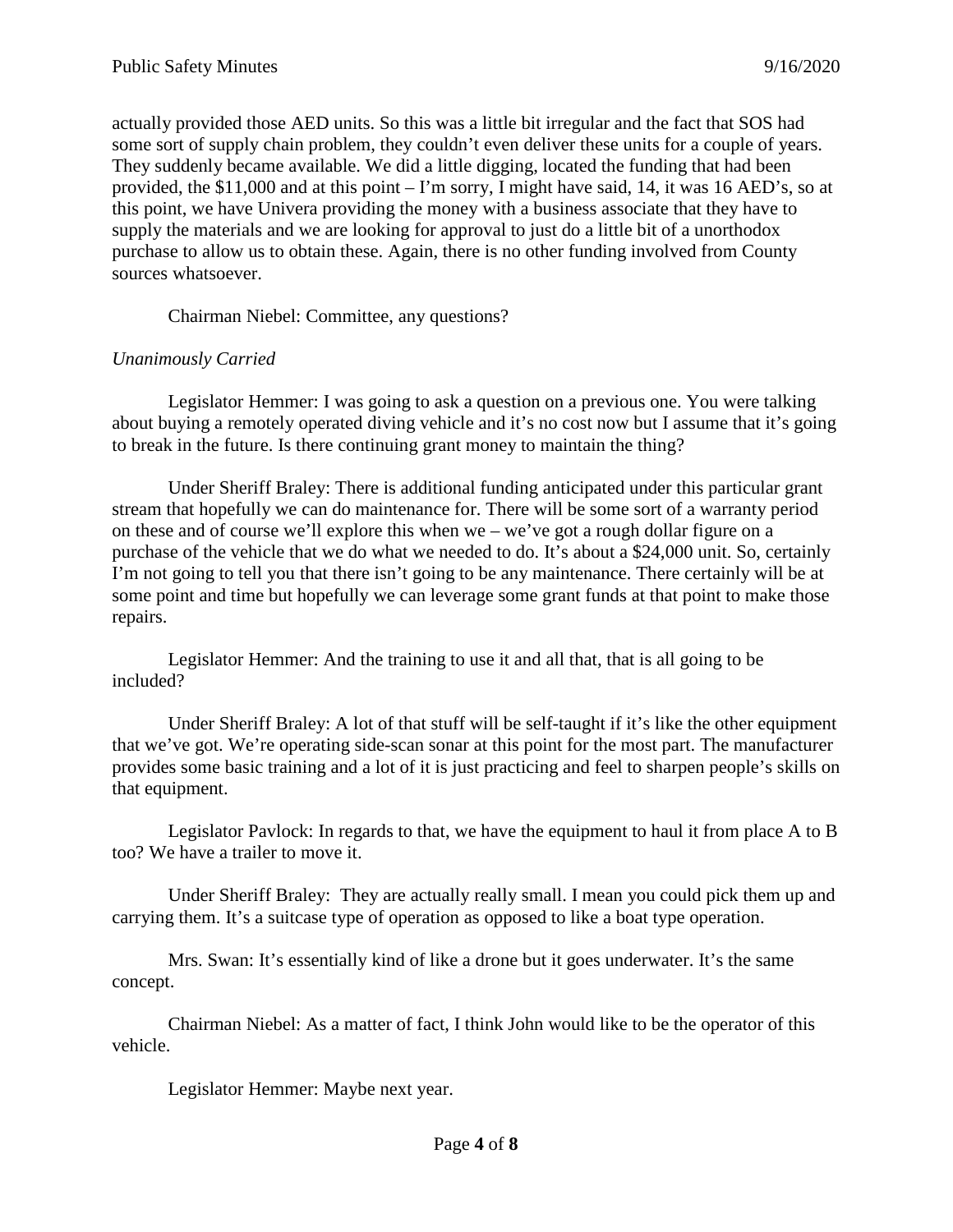Legislator Pavlock: It will be utilized in the County for sure. Every year we have some stuff in the lake happening.

Under Sheriff Braley: Yea, we do and things that we can do with more developed technology really outweigh the - we exhaust divers really quickly. We have a limited number and the training and equipment cost and all that kind of thing that go into maintaining the dive team, if we can just use them after we've conducted the search, it really makes a lot more sense safety wise and economically.

Chairman Niebel: O.k., we have approved number three. So we'll go onto number four.

### Proposed Resolution - Authorize Agreement with Chautauqua-Cattaraugus Erie II BOCES for Two School Resource Officers

Under Sheriff Braley: This is a recurring contract and this allows us to provide two officers for BOCES. They have three different facilities in the County. We assign one officer to one of those facilities and the other one splits time between the other two.

Chairman Niebel: O.k., and it's from July 1, 2020 to June 30, 2021.

Under Sheriff Braley: That's correct.

Chairman Niebel: No amendment to the 2020 budget.

Under Sheriff Braley: Right.

Chairman Niebel: Committee, any questions?

#### *Unanimously Carried*

Proposed Resolution – Authorize Agreement with Forestville Central School District for School Resource Officer

Under Sheriff Braley: Unfortunately we were notified by Forestville Central School that because of financial problems, they would like to withdrawal from their current contract.

Chairman Niebel: O.k. so we won't act on that proposed resolution. It's more or less withdrawn at this point.

Under Sheriff Braley: Right.

Proposed Resolution – Authorize Agreement with Silver Creek Central School District for School Resource Officer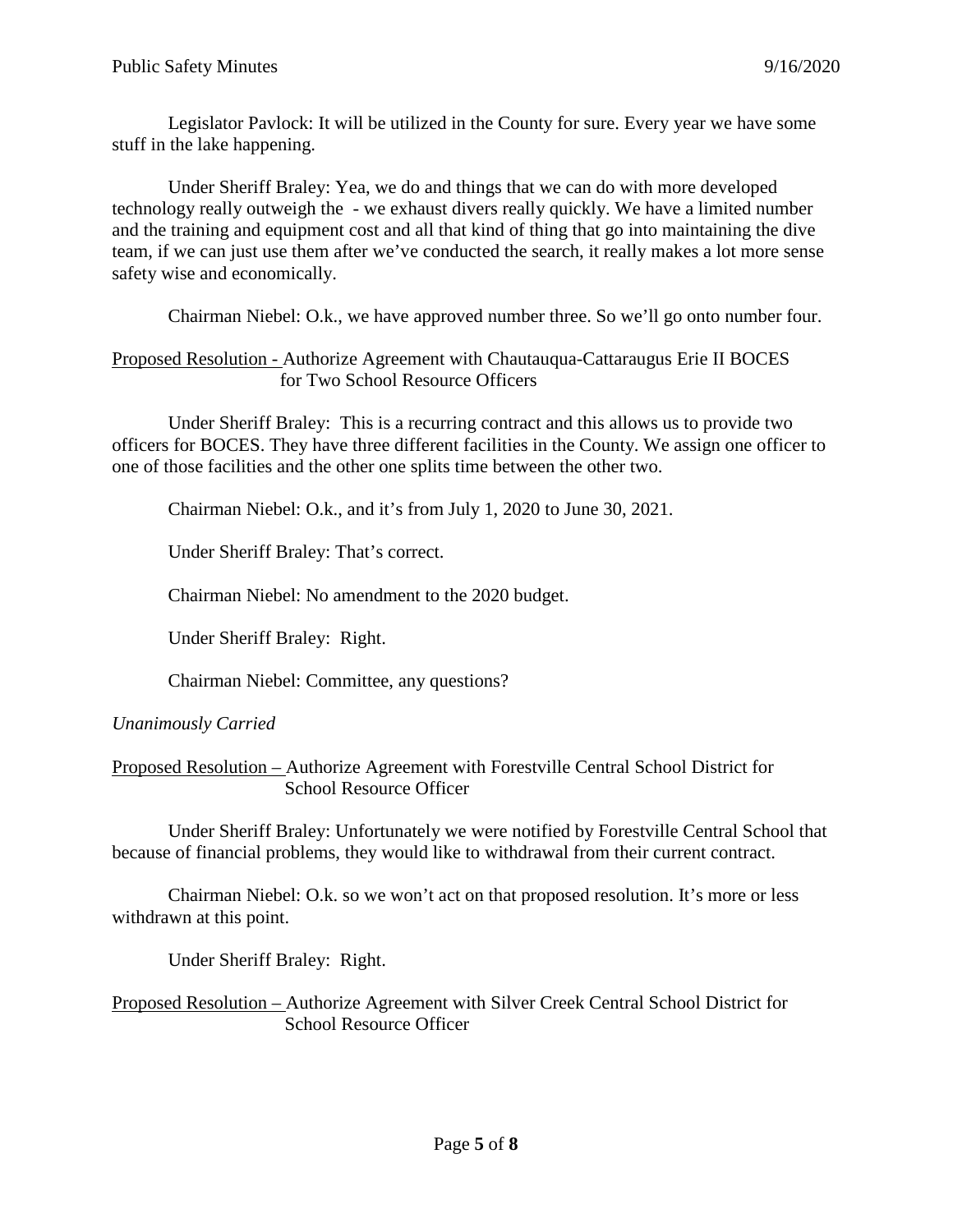Under Sheriff Braley: This again is a renewal of a contract that we've had in place for several years now. The cost has changed slightly and the term does run from July 2020 to June 2021.

Chairman Niebel: Again, included in the budget.

Under Sheriff Braley: Yes.

Legislator Pavlock: A little while back we talked about the price associated with the cost to the school districts. How much did that go up from what it was last year?

Under Sheriff Braley: That went up slightly for this year and another built in increase has already been discussed with the district for the beginning of next year. If you need more specifics, I think Jen has those.

Mrs. Swan: I believe it was about a 2% increase over the current years, the previous contract cost. Initially it truthfully would have been more but considering the financial hardship that everybody is facing right now, it made it very, very difficult for us to implement that drastic of a change so this year we just plugged in about a 2% increase.

Legislator Pavlock: I had spoken with Jim a while ago on this and by the time you calculate the expense of a car, fuel, and things like that, it was more of a cost than what we were charging the districts but if you raised it what it required to raise to make your cost coverage, all the districts would have dropped the resource officer. It looks like a good compromise.

Mrs. Swan: They have been notified to expect that increase in the coming years so they are aware that it will be happening and we're working toward that.

Chairman Niebel: Darryl, as we discussed earlier when you first came in, there are some schools that will not have school resources officers this year like Bemus Point, Chautauqua Lake, Frewsburg, Pine Valley, is that because of the cost increase?

Under Sheriff Braley: I think a lot of it has to do with the uncertainty of the State aid and the reductions.

Chairman Niebel: O.k., any other questions?

### *Unanimously Carried*

### Proposed Resolution – Emergency Management Performance Grant – S (COVID-19) Fiscal Year 2020

Mr. Griffith: Thank you very much for considering this. This is a special grant strictly for COVID-19. It was announced through the Federal government, passed through the State government. This grant would include \$29,492 from Federal monies through the State and \$29,492 of in-kind or local share monies. We had already spent these monies for our half of the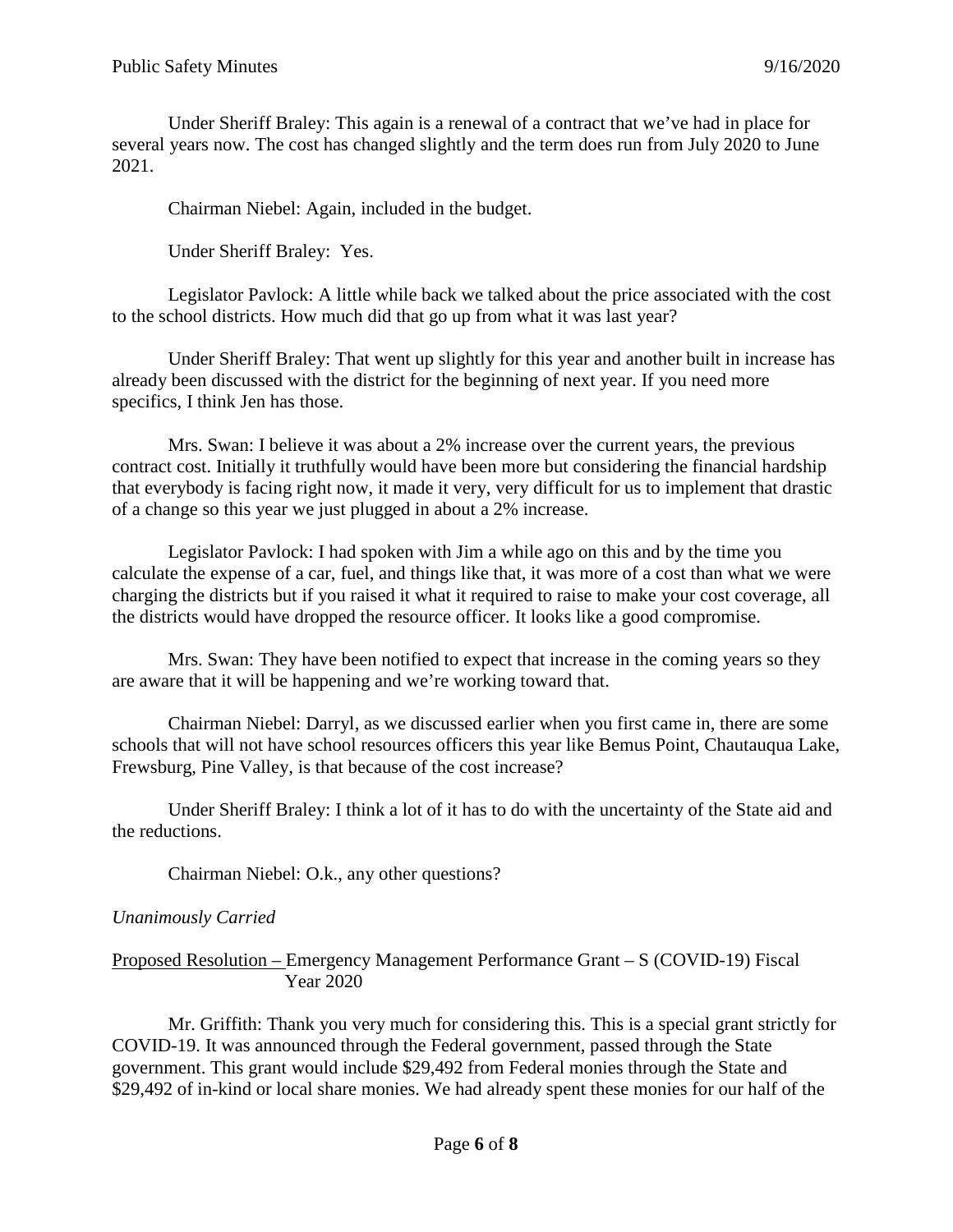\$29,000 through our FEMA grant but that would be allowed. So, pending everything working through the FEMA grant this would cost us 25% of \$29,492 because the rest of it would be covered under the FEMA grant for the total amount. A little complicated this year with grants and FEMA and the way this all works out but we have been assured that what we are doing is correct in the FEMA plan and this should work through. A big piece of that was for a specialized piece of equipment for deconning EMS equipment with an electrostatic type of sprayer. Any questions for me on that?

Legislator Hemmer: This is for killing the virus?

Mr. Griffith: Yes sir, it is for decontamination of contaminated services. The big piece of this is going to be used for is that and the rest of the funding on this is going to be used for planning for future pandemics and updating our pandemics and mass casualty plans. So two fold. Not all for the sprayer but also for the mass casualty and future pandemic plan, are both allowed through the Federal process.

Legislator Hemmer: You are spraying vehicles, or you're spraying – what is it that you spray?

Mr. Griffith: Well, we spray down the inside of ambulances, different equipment. We used it a lot during the COVID testing sites where we worked to decon equipment coming off of that. It's just part of what we do as far as decontamination. Working mostly through our Haz Matt team.

Chairman Niebel: Any other questions?

#### *Unanimously Carried*

Proposed Resolution – Emergency Management Performance Grant for Fiscal Year 2020

Mr. Griffith: This is the annual grant that we get through Homeland Security. This grant is 50% match. The other 50% offsets the salaries in our office. This is an annual grant and has been accepted and worked on several times. It is in the budget for this year. Again, has nothing to do with COVID, this is just a normal time type of grant request funds and it funds out of the budget and the local share is in the budget for 2020.

Chairman Niebel: And John, again, it is 50% local share but it's in-kind.

Mr. Griffith: This is not Terry. This is not in-kind, it's 50% but it is in the budget and 50% is used to offset salaries.

Chairman Niebel: Any questions of John?

Legislator Hemmer: It does say in-kind in the grant but that –

Mr. Griffith: Yea, it's an in-kind match but the in-kind match is cash.